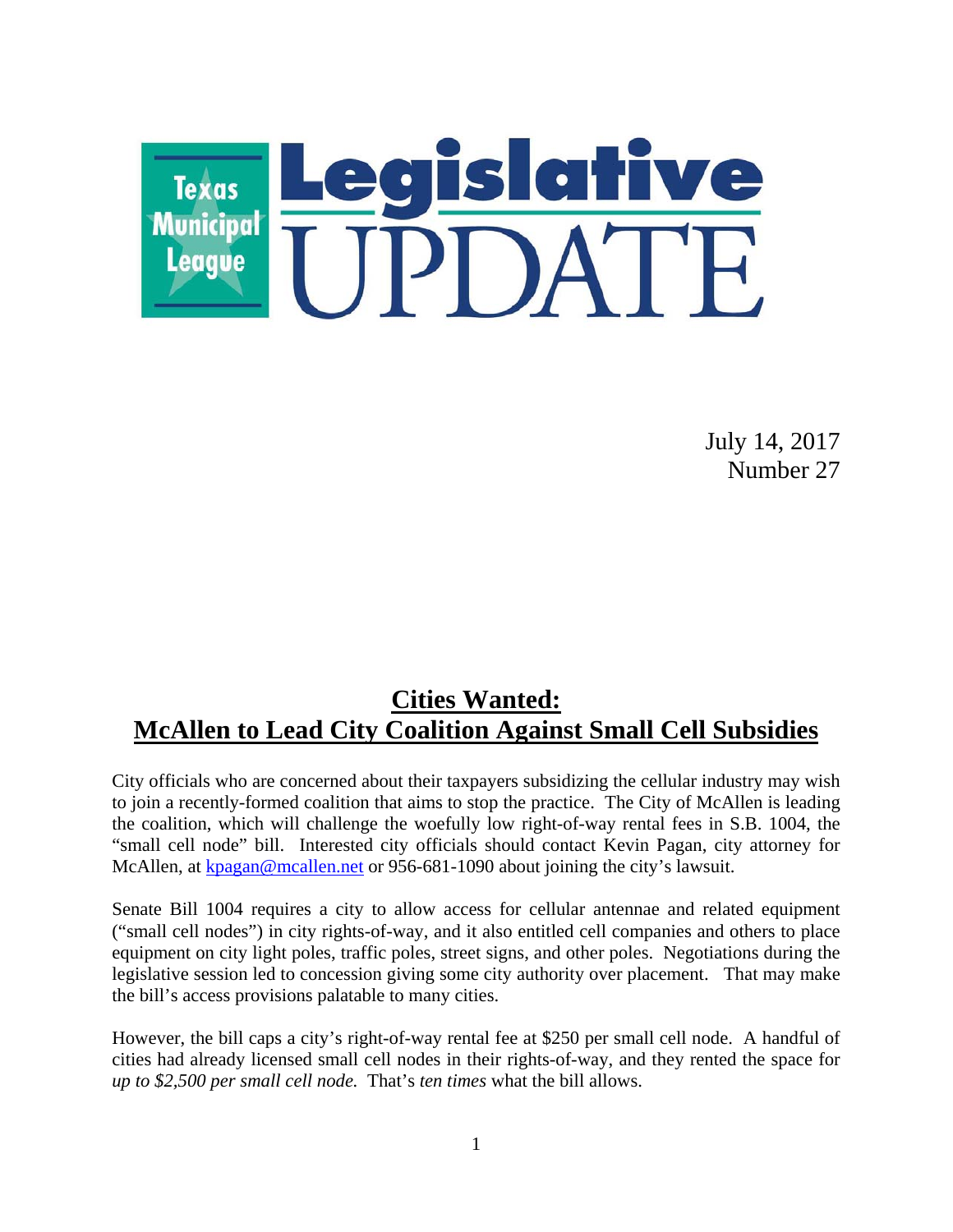The price per node in the current bill is, plainly and simply, a taxpayer subsidy to the cellular industry because it allows nearly free use of taxpayer-owned rights-of-way and facilities. Cities have been working with companies to deploy their technology, but the industry decided it would rather go to the legislature and exploit city rights-of-way at below market rates, all at taxpayer expense. Cities want this technology, but their taxpayers shouldn't be on the hook for subsidizing it.

The number of nodes in cities is about to increase exponentially. When that happens, the estimated future financial losses to city taxpayers are in the hundreds of millions of dollars annually. The City of McAllen issued a press release on the lawsuit, and cities with concerns about this development should contact Mr. Pagan and take action to defend their citizens.

# **Governor Issues Special Session Proclamation: Is the Capitol the New "City Hall of Texas?"**

Governor Abbott has officially issued the proclamation calling for a special legislative session to begin on July 18. Of the 20 topics added to the special session call, many would restrict or preempt Texas cities. The major city-related topics and why they are harmful to Texas are as follows:

1. **Revenue and spending caps**: A revenue and/or spending cap would seriously damage public safety, economic development and transportation. And, property taxes will continue to rise because school district taxes – the real cause of high property taxes in Texas – will continue to escalate. (The governor's call includes an ill-conceived cap on local (and state) spending equal to population growth plus inflation, which was not filed during the regular session.)



- 2. **Annexation reform:** Legislative proposals that create major obstacles to municipal annexation would damage the state's economy: (a) Texas annexation laws have been fine tuned over the past 100 years to provide an efficient and orderly way to deal with population growth, which is now increasing more than ever; (b) the proof that annexation is working well is in the results: Year after year, Texas cities are among the national leaders in attracting new businesses and new residents; and (c) when cities are prevented from expanding their boundaries, as we've seen in other parts of the country, the city core declines and the region enters a slow economic death spiral.
- 3. **Preemption (tree ordinances, permit vesting, permit streamlining, cell phones):** Centralizing power in Austin represents an all-out assault on the ability of Texas voters to decide what's best for their communities and their neighborhoods.

Centralizing power at the state level, as the city-related items above seek to do, would be a disturbing development. Seventy-four percent of Texans live in our 1,215 cities, and the decisions they have made at the local level have put Texas cities at the top of the nation in economic and infrastructure success. Stifling their voices through an all-powerful, overreaching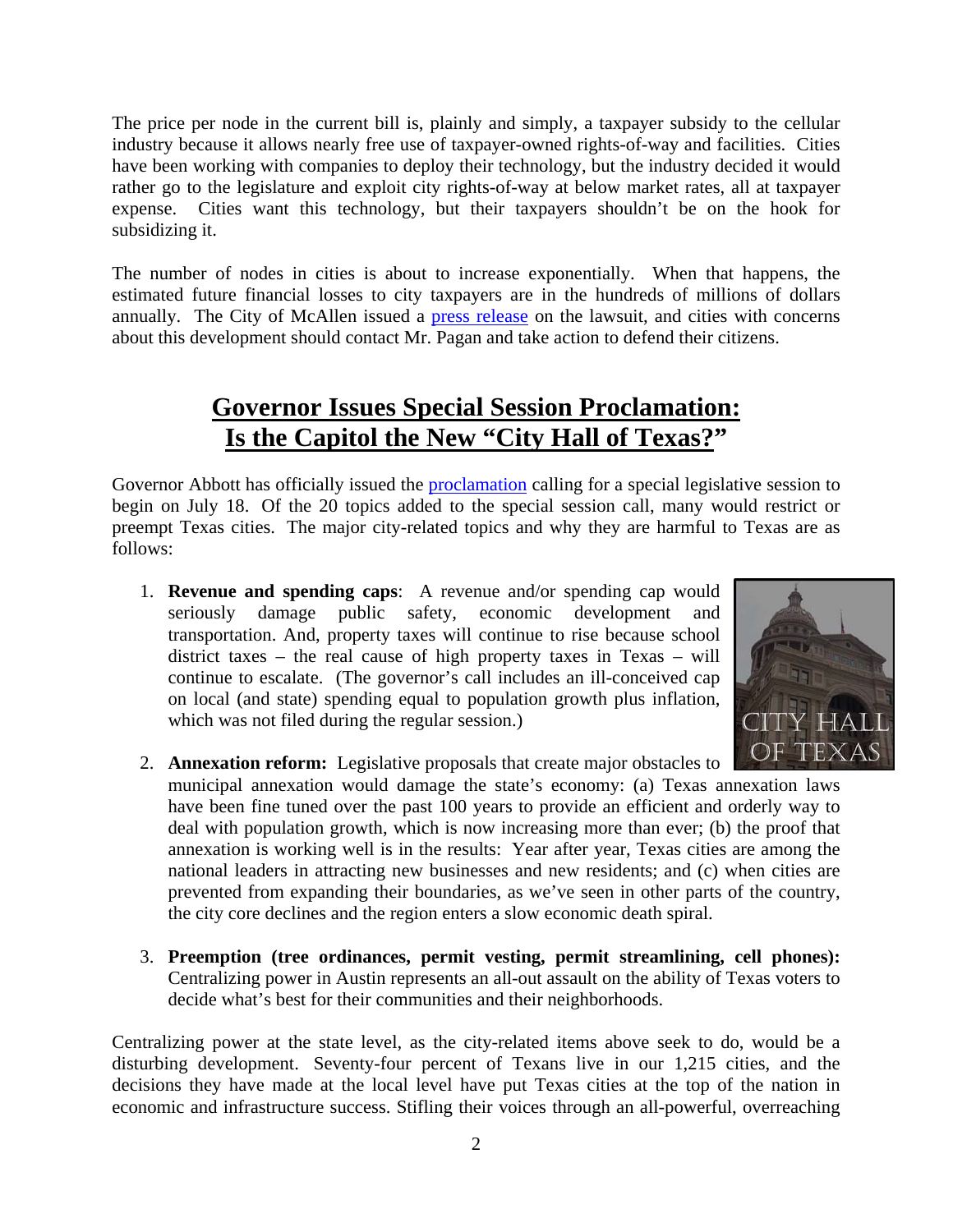state government is a recipe for disaster. In fact, one columnist recently referred to the governor as the state's new "SuperMayor" and the legislature as its "SuperCouncil." Another editorial referred to the special session plan as "Kim Jong Un's North Korea."

City officials should call their legislators now. Tell them that you know best how to run your city, and you don't need any direction from Austin.

Legislators have begun filing bills on the above issues and others, and League staff will summarize every city-related bill (whether or not they are currently included on the governor's special session agenda) in this and future editions of the *Legislative Update*.

# **Resolutions for the 2017 TML Annual Conference**

The TML Constitution states that resolutions for consideration at the Annual Conference must be submitted to the TML headquarters 45 calendar days prior to the first day of the Annual Conference. For 2017, this provision means that resolutions from any member city, TML region, or TML affiliate must arrive at the TML headquarters no later than 5:00 p.m. on **August 21, 2017**.

The TML Board of Directors has adopted several procedures governing the resolutions process. Please review the following items carefully and thoroughly.

- 1. No resolution may be considered by the TML Resolutions Committee unless it has prior approval of: (a) the governing body of a TML member city; (b) the governing body or membership of a TML affiliate; or (c) the membership of a TML region at a regional meeting.
- 2. TML member cities, regions, and affiliates that wish to submit a resolution **must** complete a resolution cover sheet. The cover sheet is available here. The cover sheet must be attached to the resolution throughout each step of the resolutions process.
- 3. It is recommended that any resolution state one of four categories to better direct League staff. Those categories are:
	- **Seek Introduction and Passage** means that the League will attempt to find a sponsor, will provide testimony, and will otherwise actively pursue passage. Bills in this category are known as "TML bills."
	- **Support** means the League will attempt to obtain passage of the initiative if it is introduced by a city or some other entity.
	- **Oppose**.
	- **Take No Position**.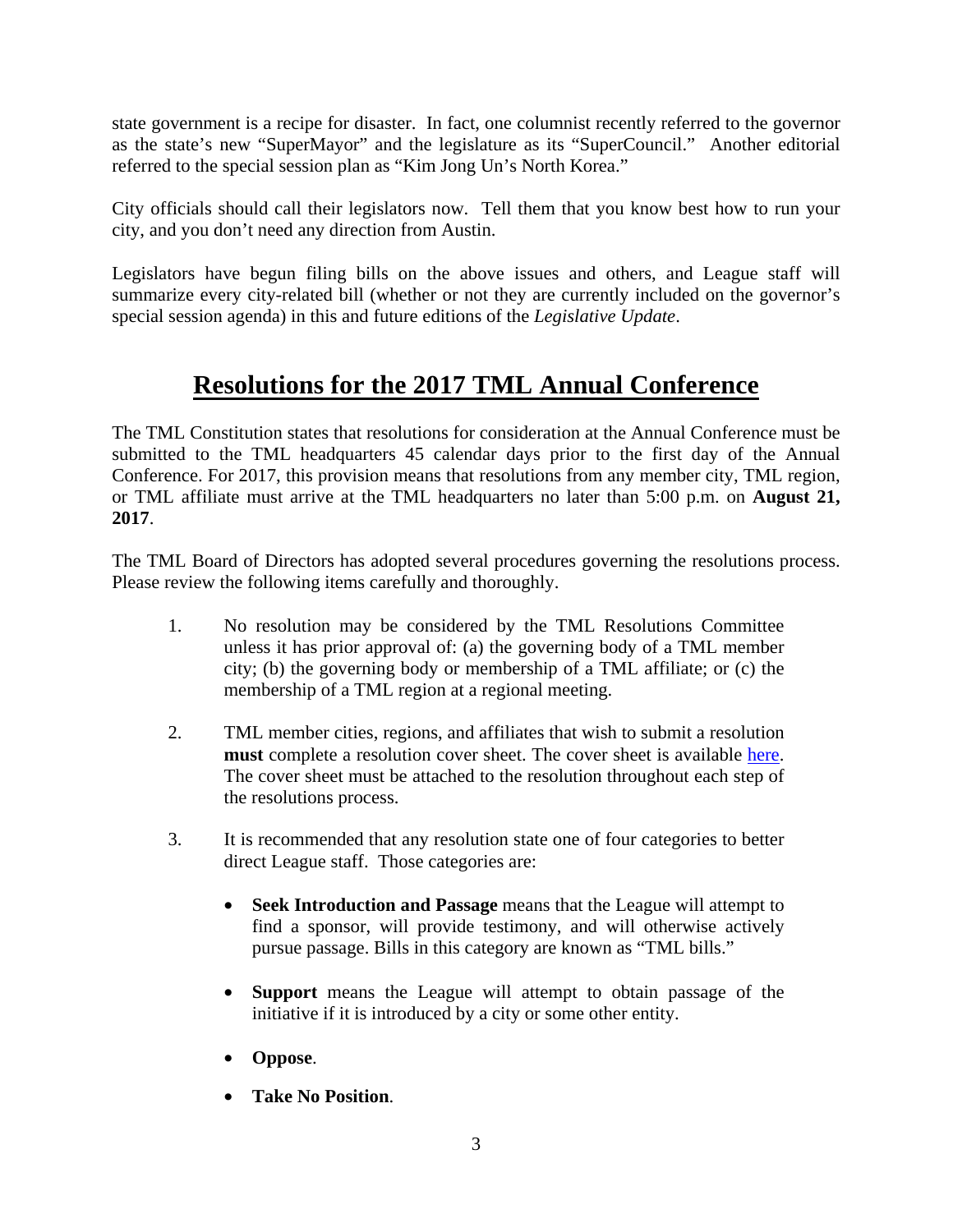- 4. Resolutions submitted will be thoroughly discussed at the TML Annual Conference. The Resolutions Committee is appointed by the TML President and is made up of city officials from TML member cities across the state.
- 5. The city, region, or affiliate that submits a resolution is encouraged to send a representative to the Resolutions Committee meeting to explain the resolution. The Resolutions Committee will meet at **2:00 p.m.** on **Tuesday, October 3, 2017**, at the **George R. Brown Convention Center**  in **Houston**.

If the procedures described above are not followed for any given resolution, that resolution is likely to be referred to some other TML committee for further study. In that case, the resolution would not be adopted during the 2017 conference.

Under the TML Constitution, resolutions received after the deadline of August 21, 2017, must not only have the attached cover sheet, but also must "state the reason precluding timely submission." These late resolutions may be considered by the TML Resolutions Committee at the Annual Conference only if two-thirds of the Committee members present and voting agree to suspend the submission rule and consider the resolution.

Resolutions may be submitted by mail, fax, or by e-mail to Scott Houston, Deputy Executive Director and General Counsel, at:

1821 Rutherford Lane, Suite 400 Austin, Texas 78754 Fax: 512-231-7490 Email: shouston@tml.org

If you have any questions or would like any assistance, please call 512-231-7400 at any time.

### **Barking About Tree Ordinances Continues Amidst Nationwide Preemption Efforts**

The regular session of the legislature saw a number of bills designed to preempt city tree preservation ordinances. None of those passed, but the governor has added the issue to his special session agenda. In the meantime, Senator Donna Campbell  $(R - New Braunfels)$  has requested an attorney general opinion about whether current law prohibits cities from protecting trees.

Texas cities are not alone in the fight to protect their residents from legislators who seek to centralize power in state government. City officials should know that a "preemption wave" is spreading across the country at the behest of certain business and political groups. For example, the following quote from a state legislator in Florida appeared in the *New York Times*: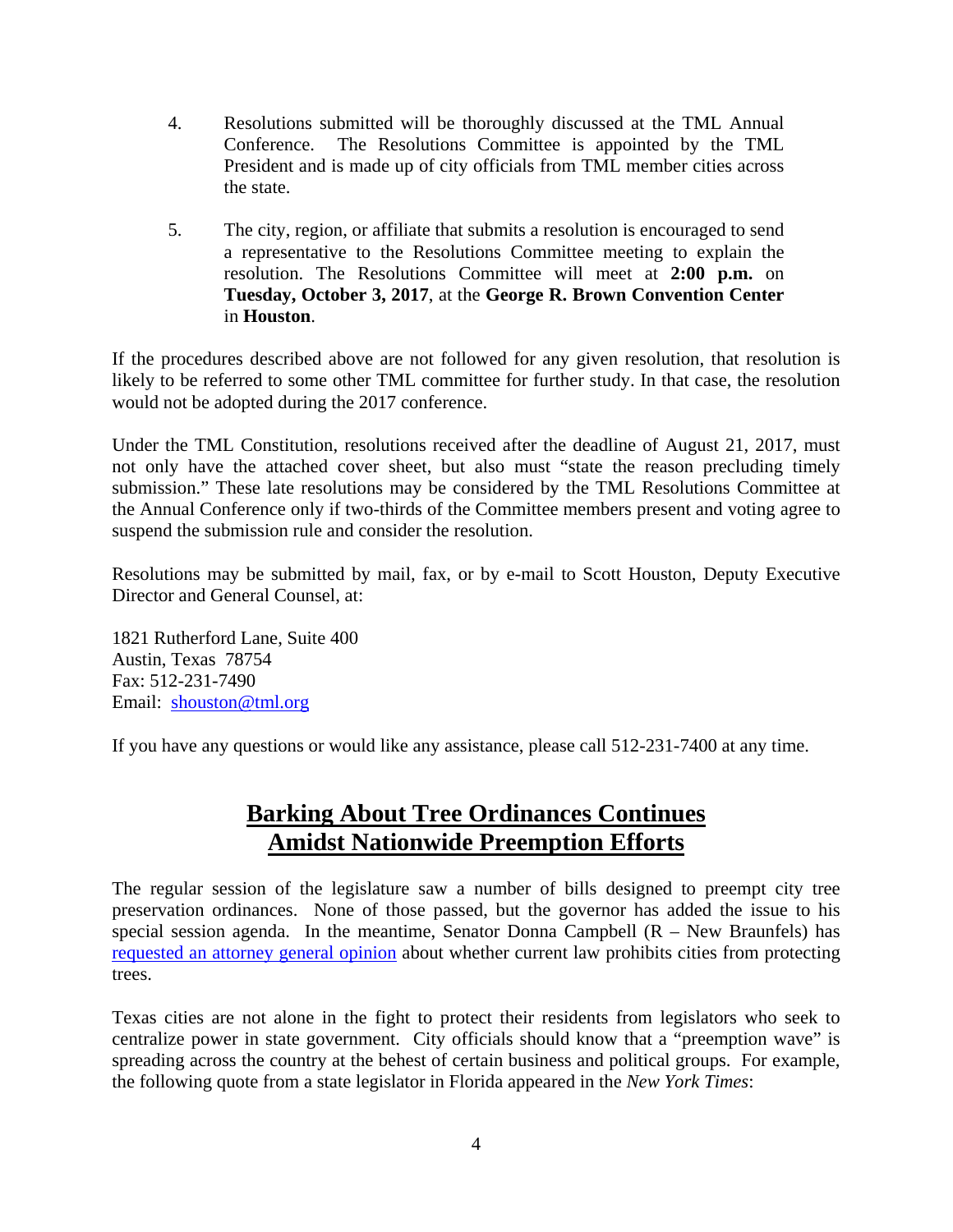"We're the United *States* of America. We are not the United Towns of Florida. We're not the United Counties of Florida," said Randy Fine, a Republican state representative there who sponsored a bill this year that would have broadly blocked local laws…

Just a few months apart, this quote from the Texas governor appeared in the *Texas Tribune*:

On Monday, Abbott did not back away from the idea, saying that the country is not called the "United States of Municipalities." Abbott said at a lunch event, characterizing the proposal as a "broad-based ban on regulations at the local level…"

Sound familiar? This disturbing trend towards homogeneity should be alarming to all of us.

One way the League has sought to counter the trend is by enlisting the help of a nationallyrecognized law professor to submit comments on Senator Campbell's "tree opinion request." Professor John Echeverria of Vermont Law School stated in a letter to the Texas attorney general that his "legal research has revealed that courts across the country have so far been unanimous in their judgment that municipal tree preservation ordinances do NOT result in a taking or otherwise unconstitutionally impair private property rights."

Rather than adopting the talking points of groups that support preemption, hopefully our attorney general will listen to an expert and stick to well-established law when he issues his opinion.

# **Post-Session Update: Cybersecurity**

During the Eighty-Fifth Legislative Session, numerous bills passed that aim to protect state agencies and cities from cybersecurity threats.

House Bill 8 (the "Texas Cybersecurity Act") received overwhelming support and places new measures on state agencies to ensure cybersecurity protection. The bill also contains a few key provisions that will better protect cities from potential cyber threats. It provides that information such as passwords, personal identification numbers, access codes, encryption, or other components of a city's security system are confidential. In addition, it authorizes a city council to conduct a closed meeting to deliberate security assessments, network security information, and specific occasions for implementation of critical infrastructure or security devices. (The same provision was also included in Senate Bill 564.)

Senate Bill 532 and House Bill 1861 also make confidential information that arises from efforts to prevent, detect, investigate, or mitigate a computer security incident.

Together, the new measures are meant to give cities new defenses against cyber threats. To learn more information about cybersecurity practices, click here.

# **NLC Calls on FCC to Preserve Municipal Authority**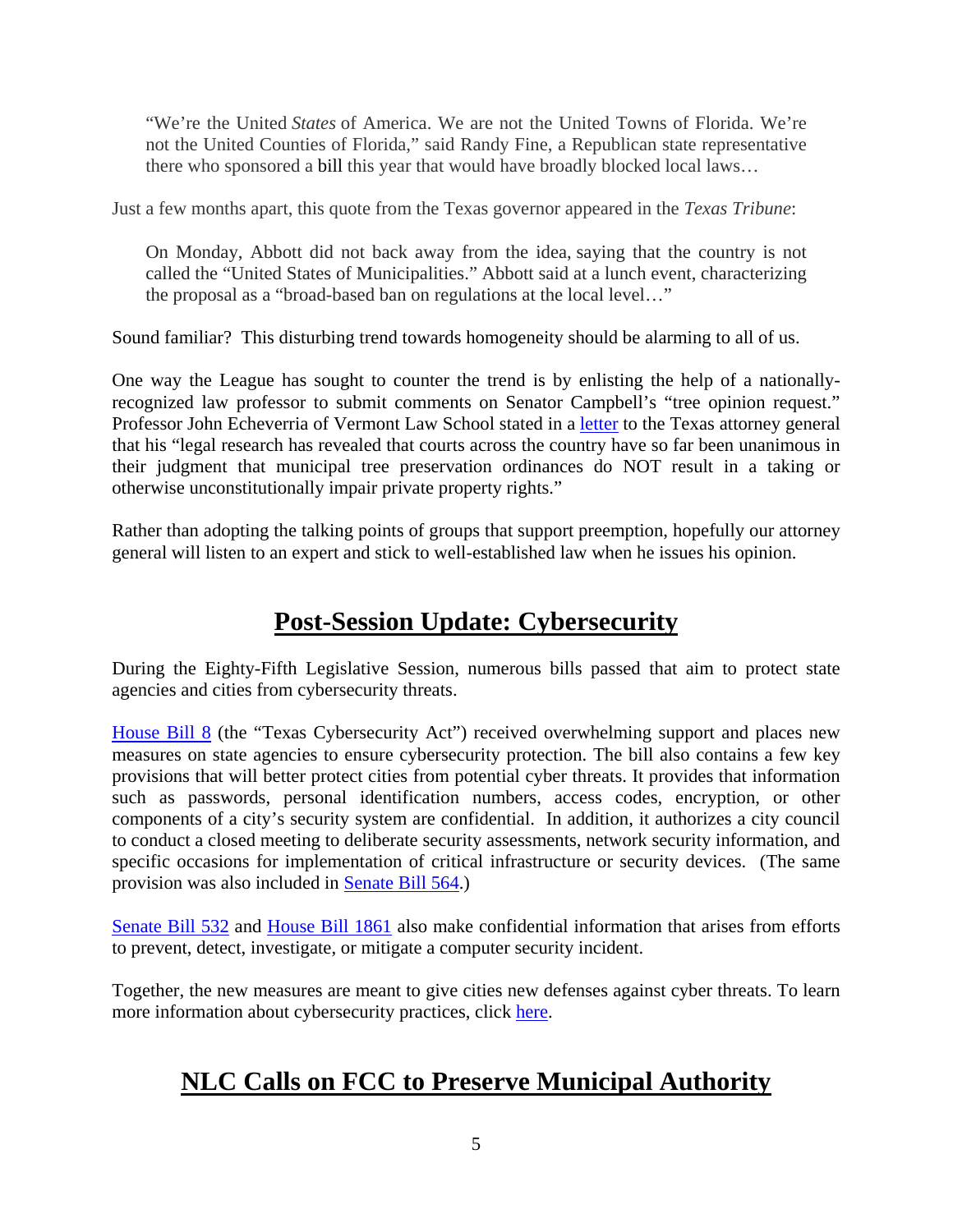In comments submitted to the Federal Communications Commission (FCC) last month, the National League of Cities (NLC) called on the FCC to protect authority traditionally held by local governments in two ongoing wireless and wireline rulemaking proceedings.

The two proposals are intended to "streamline and promote broadband deployment," but they suggest a series of changes that could severely hamper local governments' ability to adequately manage use of the rights-of-way.

NLC's comments opposed further preemption by the federal government and the characterization by the FCC of local governance as "a barrier to broadband deployment." NLC also fought back against a "deemed granted" proposal, which would automatically grant the wireless infrastructure siting applications of any entity if a local government overran the federal "shot clock" time limit to process that application for any reason. NLC also urged the FCC not to limit consideration of aesthetic concerns by local governments or federal interference in this area, as decisions about the aesthetic nature of neighborhoods is an important economic development tool for communities. Finally, NLC urged the FCC to proceed with caution in any streamlining of copper telecommunications infrastructure retirement requirements intended to protect consumers and local government phone service customers.

Cities are encouraged to participate in the reply comment process at the FCC, which will remain open until July 17. Numerous communities and local officials have already filed in these proceedings. For instructions on using the FCC's commenting system, click here. Use docket numbers 17-79 (wireless proposal) and 17-84 (wireline proposal) when filing your comments to ensure they are properly filed. If your community files in this proceeding, please forward a copy of your comments to Angelina Panettieri at panettieri@nlc.org.

*(The edited article above was reprinted with permission of the National League of Cities.)* 

### **First Special Session – City-Related Bills Filed**

#### **Property Tax**

**1H.B. 42 (Keough) – Appraisal Districts**: would, among other things, provide that: (1) one director is elected from each of the four commissioners precincts of the county for which the appraisal district is established and one director is elected at large from the county; (2) the county assessor-collector serves as a nonvoting director, unless ineligible; and (3) the directors other than the county assessor-collector are elected at the general election for state an county officers and serve two-year terms beginning on January 1 of odd-numbered years.

**1H.B. 44 (Keough) – Appraisal Cap**: would reduce the property tax appraisal cap on homesteads from ten to five percent and apply the new appraisal cap to all real property. (See **1 H.J.R. 16**, below.)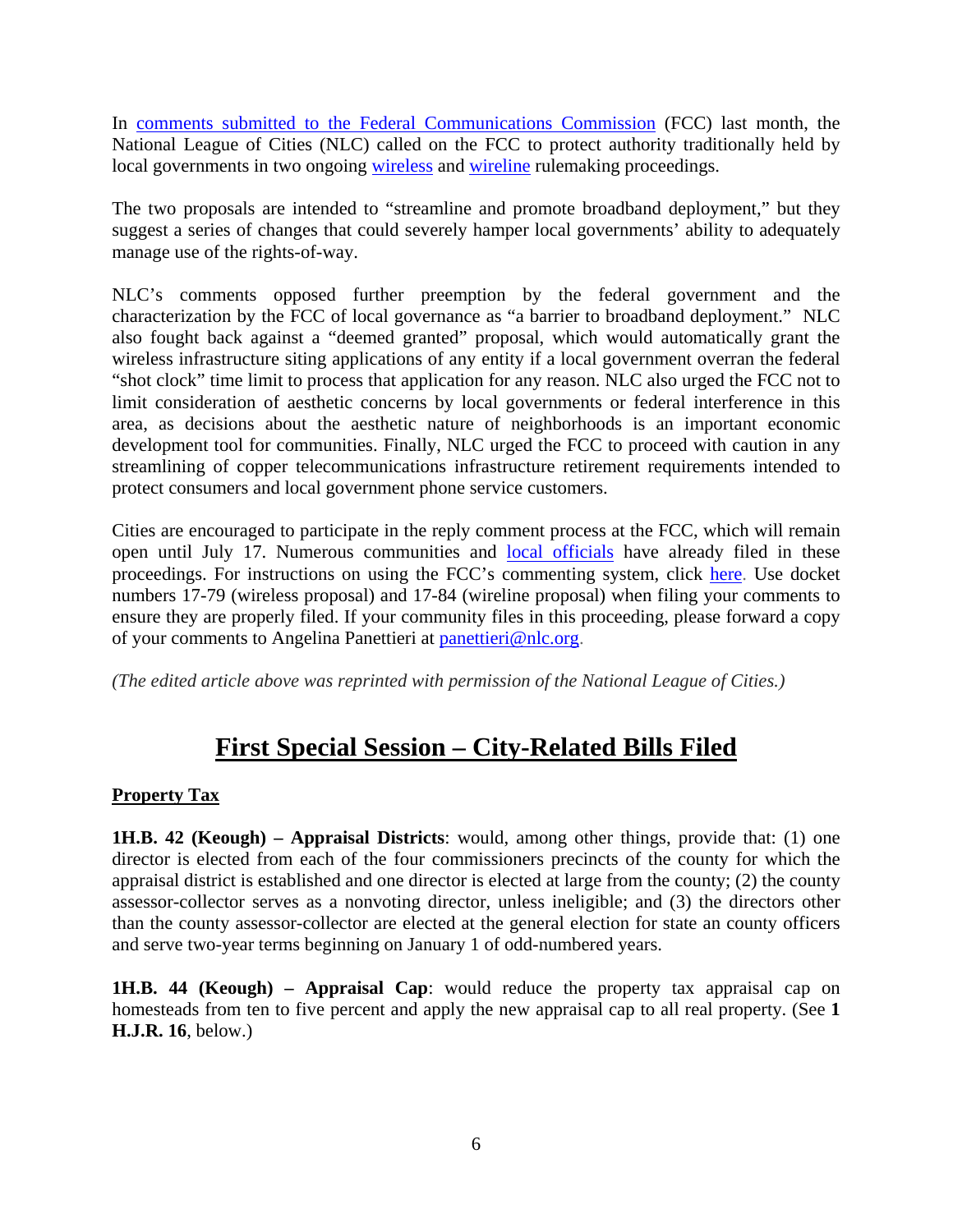**1H.B. 45 (Keough) – Appraisal Districts**: would, among other things, require the chief appraiser of an appraisal district to be elected at the general election for state and county officers every two years.

**1H.B. 48 (Keough) – Appraisal Review Boards**: would, among other things, provide: (1) that an appraisal review board consists of five members elected by the voters of the county in which the appraisal district is established at the general election for state and county officers; and (2) that the members of the appraisal review board serve two-year terms beginning on January 1st of odd-numbered years.

**1H.B. 49 (Geren) – Property Tax Appeals**: would: (1) authorize a property owner to appeal an order of the appraisal review board determining that the appraisal review board lacks jurisdiction to finally determine a protest by the property owner because the property owner failed to comply with a statutory requirement; (2) provide that a property owner who establishes that the appraisal review board had jurisdiction to issue a final determination of the protest is entitled to a final determination by the court of the protest on any ground, regardless of whether the property owner included the ground in the property owner's notice of protest; and (3) provide that for certain appeals, if a plea to the jurisdiction is filed in the appeal on the basis that the property owner failed to exhaust the property owner's administrative remedies, the court may, in lieu of dismissing the appeal for lack of jurisdiction, remand the action to the appraisal review board with instructions to allow the property owner an opportunity to cure the property owner's failure to exhaust administrative remedies.

**1H.B. 71 (Bohac) – Appraisal Cap**: would reduce the property tax appraisal cap on residence homesteads from ten to five percent. (See **1H.J.R. 19,** below.)

**1H.B. 72 (Bohac) – Property Tax Exemption**: would provide that a Purple Heart recipient and the surviving spouse of a Purple Heart recipient are entitled to an exemption from property taxation of the total appraised value of the Purple Heart recipient's residence homestead. (See **H.J.R. 20**, below.)

**1H.B. 81 (Darby) – Rollback Elections**: would provide that a petition for a property tax rollback election is valid if it is signed by a number of registered voters of the taxing unit equal to at least: (1) one percent of the number of registered voters of the taxing unit according to the most recent list of registered voters if the tax rate adopted for the current tax year would impose taxes for maintenance and operations in an amount of at least \$10 million; or (2) three percent of the number of registered voters of the taxing unit according to the most recent official list of registered voters if the tax rate adopted for the current tax year would impose taxes for maintenance and operations in an amount of less than \$10 million.

**1H.B. 84 (Metcalf) – Appraisal Cap**: would reduce the property tax appraisal cap on residence homesteads from ten to five percent. (See **1H.J.R. 22,** below.)

**1H.B. 88 (Bell) – Appraisal Cap**: would reduce the property tax appraisal cap on homesteads from ten to five percent, and apply the new appraisal cap to all real property. (See **1H.J.R. 23**, below.)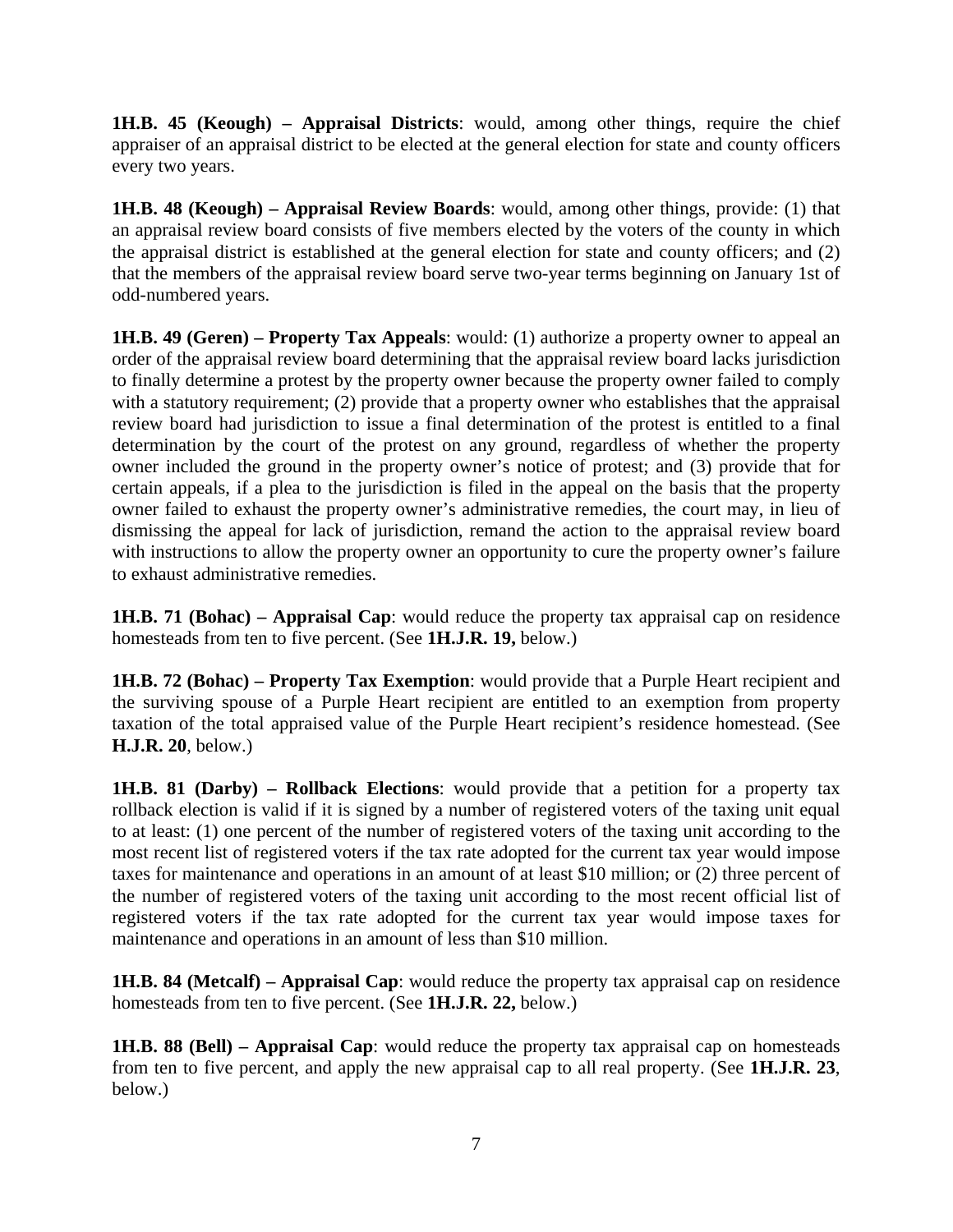**1H.B. 87 (Bell) – Appraisal Review Board**: would require the appraisal review board to deliver notice of a protest hearing by electronic mail if, in the notice of protest, the property owner requests delivery by electronic mail and provides a valid electronic mail address.

**1H.B. 91 (Swanson) – Property Taxes**: would: (1) establish the intent of the legislature to abolish property taxes and to create a more equitable means of funding the provision of essential services to residents of this state by local governmental entities and of meeting the state's constitutional duty to make suitable provision for the support and maintenance of an efficient system of public free schools; and (2) require the comptroller to conduct a comprehensive study of alternative methods of taxation to replace local tax revenue that will be lost when property taxes are abolished.

**1H.B. 92 (E. Rodriguez) – Property Tax Exemption:** would, among other things: (1) require, for purposes of appraisal of qualified open-space land, that a chief appraiser distinguish between the degree of intensity required for various agricultural production methods like organic, sustainable, pastured poultry, rotational grazing, and other uncommon production methods or systems; (2) provide that the production of fruits and vegetables is considered to be an "agricultural use" for purposes of appraisal of qualified open-space land; and (3) require the comptroller to establish appraisal guidelines for uncommon agricultural uses.

**1H.B. 95 (Swanson) – Property Tax Exemption**: would: (1) provide that an individual is entitled to an exemption from taxation of the total appraised value of the individual's residence homestead if the individual is 75 years of age or older; and (2) provide that the surviving spouse of an individual who qualified for an exemption under (1) is entitled to an exemption from taxation of the total appraised value of the same property to which the deceased spouse's exemption applied if: (a) the deceased spouse died in a year in which the deceased spouse qualified for the exemption; (b) the surviving spouse was 55 years of age or older when the deceased spouse died; and (c) the property was the residence homestead of the surviving spouse when the deceased spouse died and remains the residence homestead of the surviving spouse. (See **1H.J.R. 24**, below.)

**1H.B. 99 (Springer) – Appraisal Districts**: would: (1) provide that if an appraisal district employee testifies as to the value of real property in certain appeals and the appraised or market value, as applicable, of the property as determined by the order of the appraisal review board is less than \$1 million, the court may give preference to an employee who is a person authorized to perform an appraisal of real estate; and (2) an appraisal district employee may not testify as to the value of real property in certain appeals if the appraised or market value, as applicable, of the property as determined by the order of the appraisal review board is \$1 million or more unless the person is authorized to perform an appraisal of real estate.

**1H.B. 108 (Murphy) – Property Tax Deferral**: would provide that the rate at which interest accrues in connection with the deferral or abatement of the collection of property taxes on certain residence homesteads in the five-year Constant Maturity Treasury Rate reported by the Federal Reserve as of January 1 of the year in which the deferral or abatement was obtained.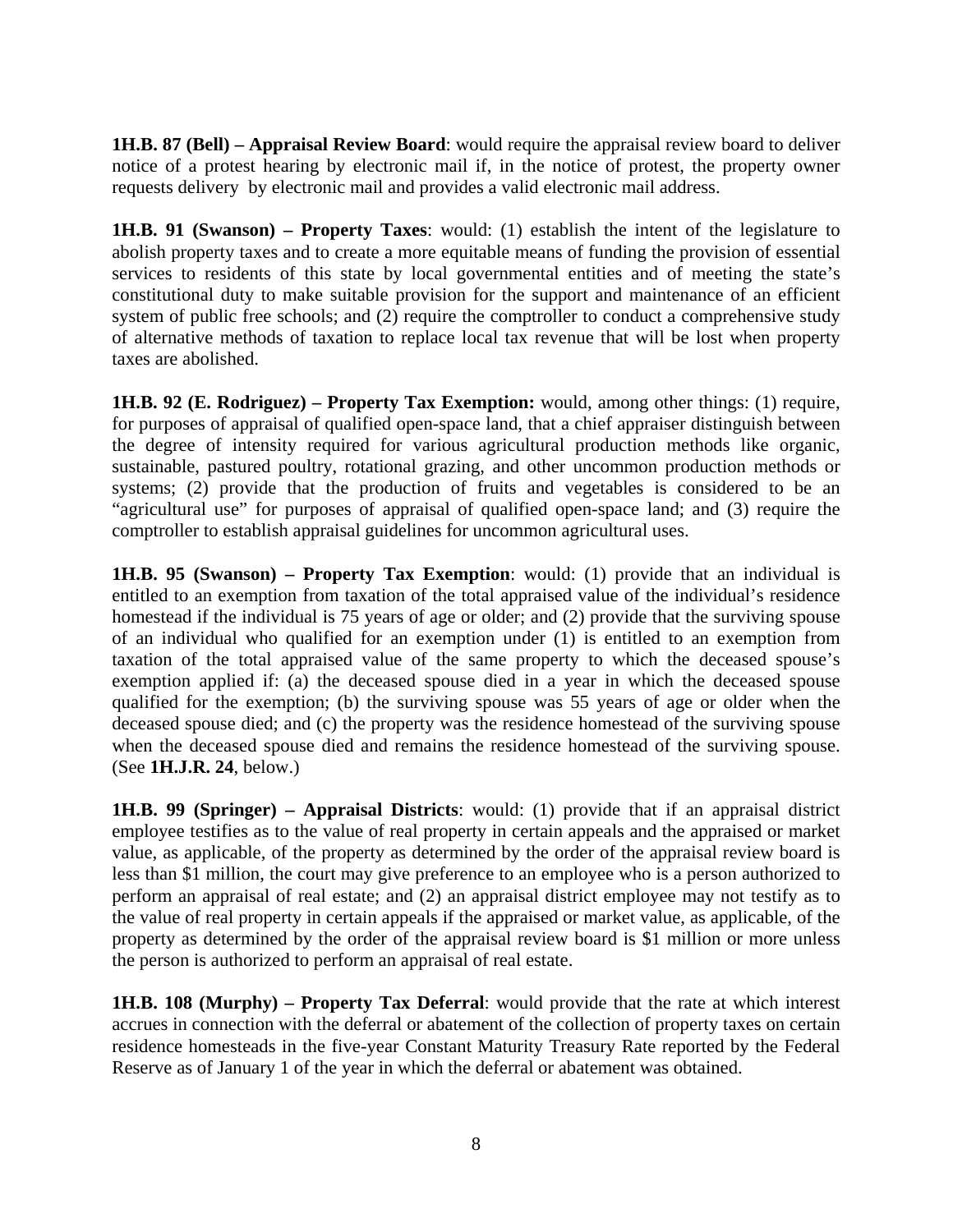**1H.J.R. 16 (Keough) – Appraisal Cap**: would amend the Texas Constitution to reduce the property tax appraisal cap on homesteads from ten to five percent and apply the new appraisal cap to all real property. (See **1H.B. 44**, above.)

**1H.J.R. 19 (Bohac) – Appraisal Cap**: would amend the Texas Constitution to authorize the legislature to reduce the property tax appraisal cap on residence homesteads from ten to five percent. (See **1H.B. 71**, above.)

**1H.J.R. 20 (Bohac) – Property Tax Exemption**: would amend the Texas Constitution to authorize the legislature to exempt from property taxation the total appraised value of the residence homestead of a Purple Heart recipient and the surviving spouse of a Purple Heart recipient. (See **1H.B. 72**, above.)

**1H.J.R. 22 (Metcalf) – Appraisal Cap**: would amend the Texas Constitution to authorize the legislature to reduce the property tax appraisal cap on residence homesteads from ten to five percent. (See **1H.B. 84**, above.)

**1H.J.R. 23 (Bell) – Appraisal Cap**: would amend the Texas Constitution to reduce the property tax appraisal cap on homesteads from ten to five percent and apply the new appraisal cap to all real property. (See **1H.B. 88**, above.)

**1H.J.R. 24 (Swanson) – Property Tax Exemption**: would amend the Texas Constitution to provide that: (1) an individual is entitled to an exemption from taxation of the total appraised value of the individual's residence homestead if the individual is 75 years of age or older; and (2) the surviving spouse of an individual who qualified for an exemption under (1) is entitled to an exemption from taxation of the total appraised value of the same property to which the deceased spouse's exemption applied if: (a) the deceased spouse died in a year in which the deceased spouse qualified for the exemption; (b) the surviving spouse was 55 years of age or older when the deceased spouse died; and (c) the property was the residence homestead of the surviving spouse when the deceased spouse died and remains the residence homestead of the surviving spouse. (See **1H.B. 95**, above.)

**1S.B. 21 (Nelson) – Property Tax Protests**: would make several changes to the system for protesting or appealing certain property tax determinations.

#### **Sales Tax**

**1H.B. 97 (Springer) – Sales Tax**: would, among other things, provide that a retailer is engaged in business in this state for purposes of sales tax collection if the retailer, in the previous calendar year or the current calendar year: (1) has total receipts of more than \$100,000 from taxable items delivered in this state, including taxable items delivered electronically to purchasers in this state; or (2) has at least 200 sales of taxable items delivered in this state, including taxable items delivered electronically to purchasers in this state.

#### **Elections**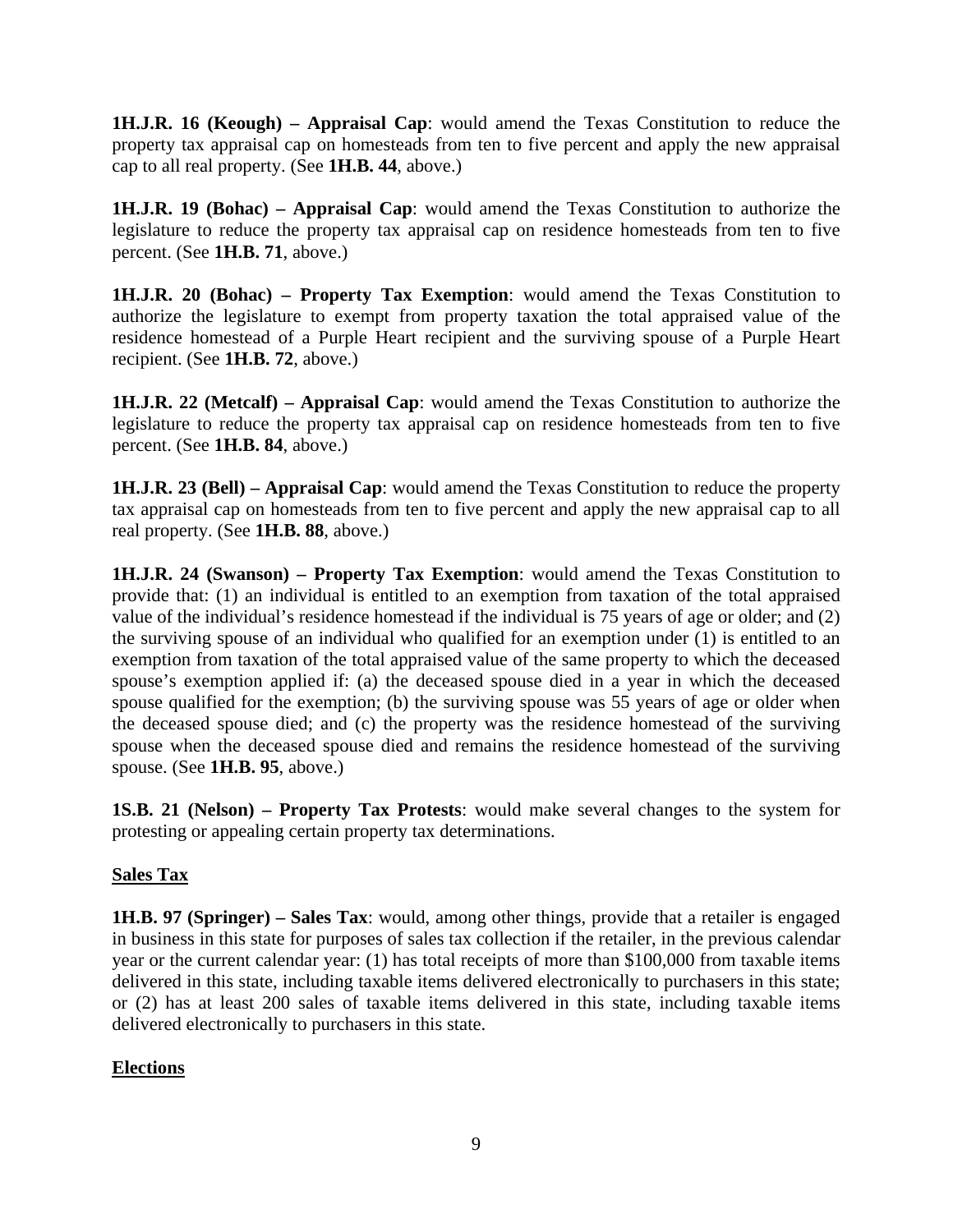**1H.B. 47 (Schofield) – Early Voting by Mail**: would, among other things, increase penalties for offenses involving fraud in the conduct of early voting by mail.

**1H.B. 66 (Minjarez) – Voter Registration**: would require the voter registrar of each county to automatically register any county resident who is eligible to vote and: (1) is issued a Texas driver's license or a personal identification card by the Department of Public Safety (DPS); or (2) makes a change to a Texas driver's license or personal identification card issued by DPS.

**1H.B. 73 (Bohac) – Early Voting by Mail**: would, among other things, provide that: (1) the officially prescribed application form for an early voting ballot must include a space for the voter to provide a change of residence address within the county, if applicable; (2) if the application includes a change of address within the county, the early voting clerk shall notify the voter registrar of the change and the registrar shall update the voter's registration accordingly; (3) the early voting clerk is not required to provide a form for a statement of residence to a voter who indicated a change of address within the county on the voter's application for an early voting ballot to be voted by mail; (4) the balloting materials for voting by mail shall be mailed to a voter entitled to vote by mail not later than the seventh calendar day after the later of the date the clerk accepts the voter's application for a ballot to be voted by mail or the date the ballots become available for mailing, except that if that mailing date is earlier than the  $45<sup>th</sup>$  day before election day, the balloting materials shall be mailed not later than the  $30<sup>th</sup>$  day before election day; (5) the signature verification committee may compare the signatures with any two or more signatures of the voter made within the preceding six years and on file with the general custodian of election records or voter registrar to confirm that the signatures are those of the same person and may use the signatures to determine that the signatures are not those of the same person; and (6) the signature verification committee and early voting ballot board may provide a voter the opportunity to correct a defect under certain circumstances for an early voting ballot voted by mail.

**1H.B. 89 (Hinojosa) – Early Voting**: would authorize early voting by permanent caretakers of persons with certain disabilities

**1H.B. 90 (Hinojosa) – Early Voting by Mail**: would, among other things, provide that: (1) the officially prescribed application form for an early voting ballot must include a space for the voter to provide a change of residence address within the county, if applicable; (2) if the application includes a change of address within the county, the early voting clerk shall notify the voter registrar of the change and the registrar shall update the voter's registration accordingly; (3) the early voting clerk is not required to provide a form for a statement of residence to a voter who indicated a change of address within the county on the voter's application for an early voting ballot to be voted by mail; and (4) the signature verification committee and early voting ballot board may provide a voter the opportunity to correct a defect under certain circumstances for an early voting ballot voted by mail.

**1H.B. 96 (Swanson) – Early Voting by Mail**: would authorize the signature verification committee to compare the signatures on each carrier envelope certificate with any two or more signatures of the voter made within the preceding six years and on file with the general custodian of election records or voter registrar to confirm that the signatures are those of the same person.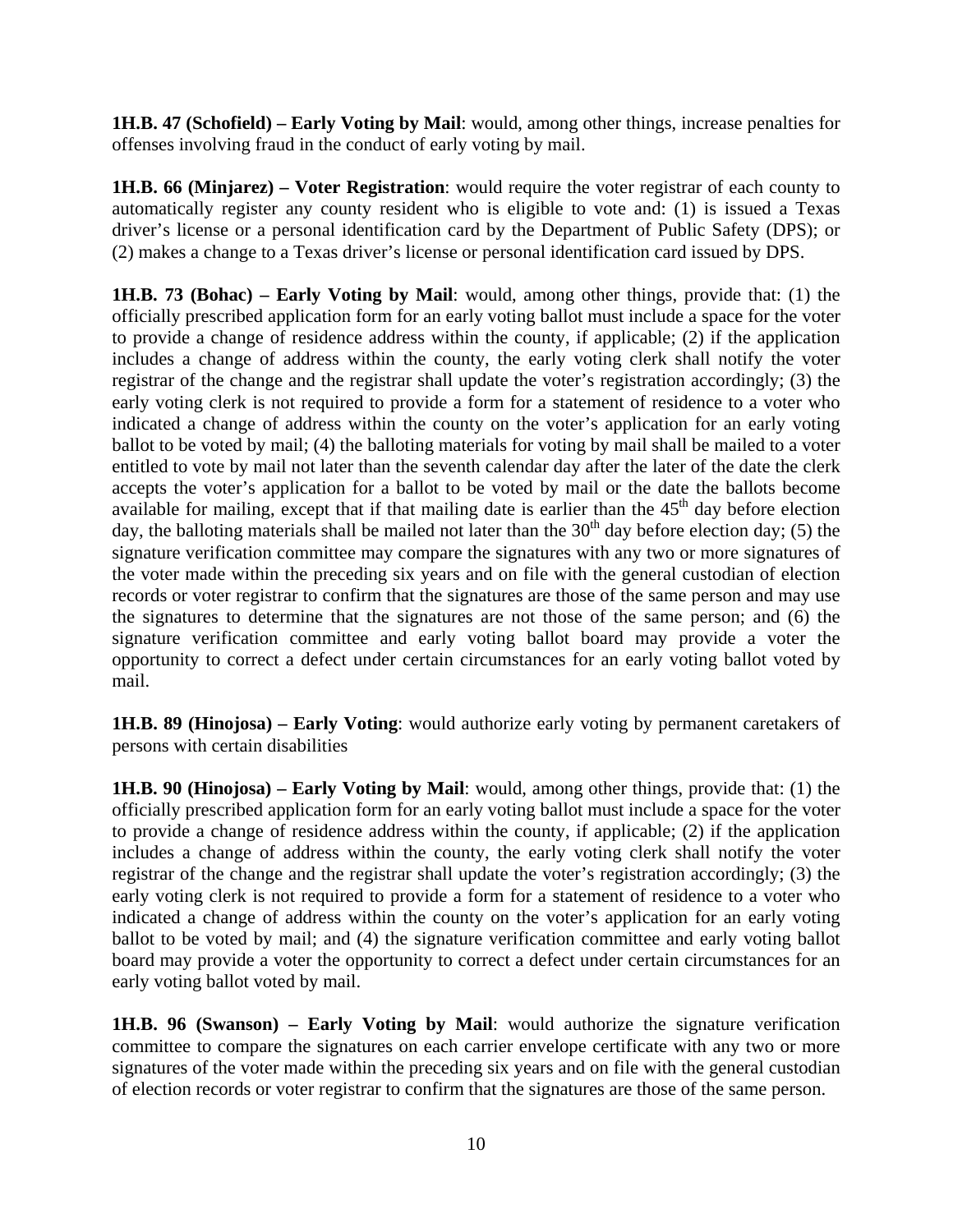#### **Other Finance and Administration**

**1H.B. 46 (Simmons) – Local Government Bathrooms**: would: (1) prohibit a political subdivision from adopting or enforcing an order, ordinance, policy, or other measure to protect a class of persons from discrimination to the extent the order, ordinance, policy or measure regulates access to multiple-occupancy restrooms, showers, or changing facilities; and (2) provide that the prohibition in (1) may be enforced only through an action instituted by the attorney general for mandamus or injunctive relief, for which the attorney general may recover costs and attorney's fees.

**1H.B. 74 (Cosper) – Military Cities**: would provide that, for purposes of the applicability of the law governing the provision of state aid to certain local governments disproportionately affected by the granting of property tax relief to disabled veterans, the term "local government" means a city located wholly or partly in a county in which a United States military installation is wholly or partly located.

**1H.B. 85 (Lucio) – Medical Cannabis Preemption**: would provide: (1) authorization for the possession, use, cultivation, distribution, transportation, and delivery of medical cannabis for medical use by patients with certain debilitating medical condition and the licensing of dispensing organizations and cannabis testing facilities; and (2) that a city, county, or other political subdivision may not enact, adopt, or enforce a rule, ordinance, order, resolution, or other regulation that prohibits the cultivation, production, dispensing, testing, or possession of medical cannabis as authorized by the bill.

**1H.B. 93 (E. Rodriguez) – Emergency Services Districts**: would modify the amount of compensation due to an emergency services district for territory removed by a city to be determined by multiplying the district's total indebtedness at the time of the annexation by a fraction: (1) the numerator of which is the assessed value of the property to be annexed based on the most recent certified county property tax rolls at the time of annexation plus the total amount of the district's sales and use tax revenue collected by businesses located in the property to be annexed in the 12 months preceding the date of annexation, as reported by the comptroller; and (2) the denominator of which is the total assessed value of the property of the district based on the most recent certified county property tax rolls at the time of annexation plus the total amount of the district 's sales and use tax revenue collected by businesses located in the district in the 12 months preceding the date of annexation, as reported by the comptroller.

**1H.B. 101 (Stephenson) – Public Retirement Systems**: would provide that the governing body of a public retirement system may conduct a study to evaluate the cost-effectiveness and feasibility of implementing a pension revenue enhancement strategy to create an additional source of funding to address potential deficiencies in funding the retirement system's liabilities.

**1H.B. 111 (Murphy) – Local Debt:** would: (1) require a political subdivision to include any sample ballot prepared for a general obligation bond election to be prominently posted on the political subdivision's website during the 21 days before the election along with the election order, notice of the election, and contents of the proposition, if the political subdivision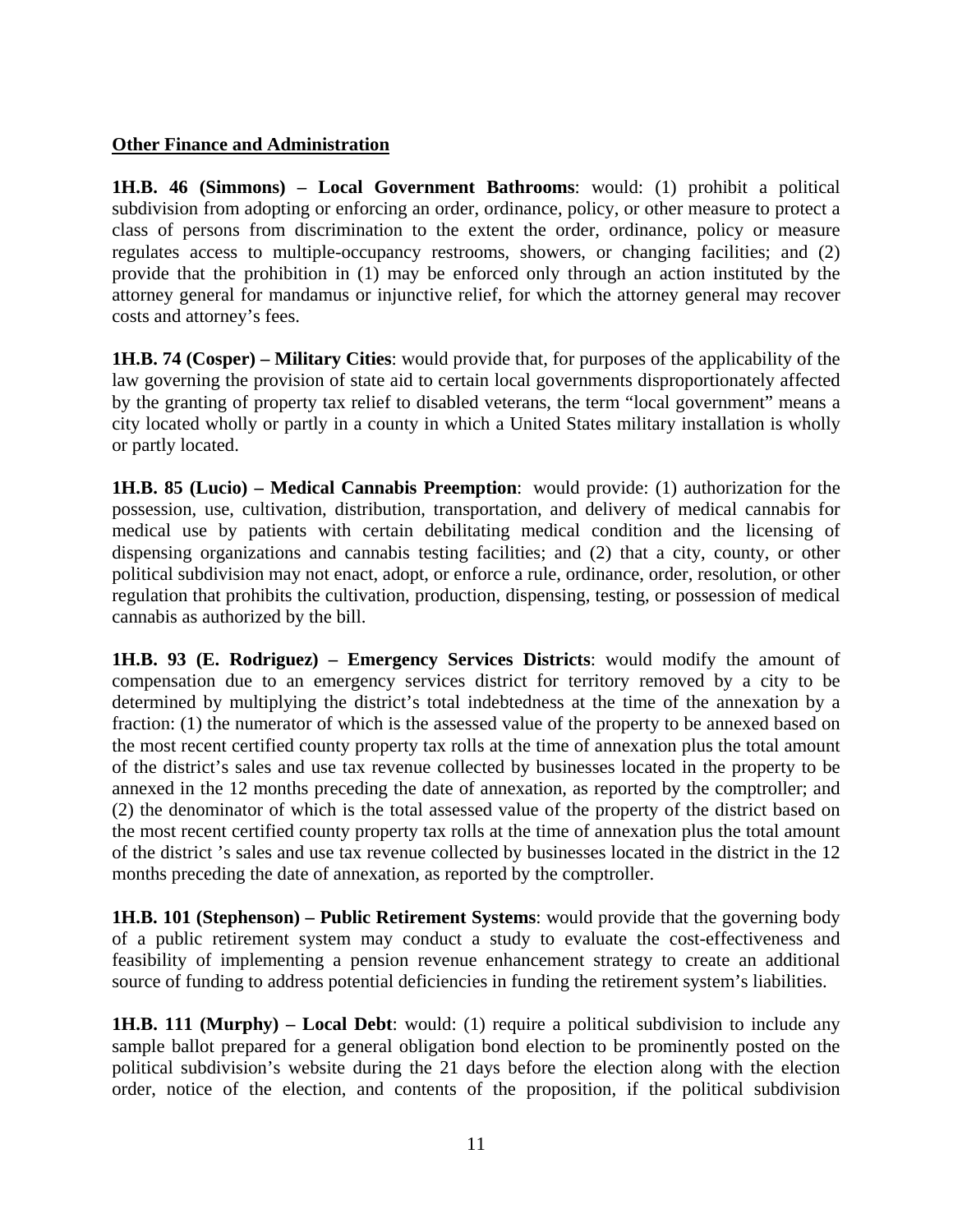maintains a website; (2) provide that at an election at which a political subdivision submits a proposition to the voters to approve the issuance of general obligation bonds, the entity that establishes early voting polling places may not establish the polling places with the intent to affect the outcome of the election; (3) provide that a political subdivision may not issue general obligation bonds to purchase, improve, or construct improvements or to purchase personal property if the weighted average maturity of the issue of bonds to finance the improvements or personal property exceeds 120 percent of the reasonably expected weighted average economic life of the improvements or personal property financed with the issue of bonds; (4) provide that a political subdivision may use the unspent proceeds of issued general obligation bonds only: (a) for the specific purpose for which the bonds were authorized; (b) to retire the bonds; or (c) for a purpose other than the specific purpose for which the bonds were authorized if: (i) the specific purpose is accomplished or abandoned; and (ii) a majority of the votes cast in an election held in the political subdivision approve the use of the proceeds for the proposed purpose; (5) require the election order and the notice of the election for an election authorized to be held under (4)(c) to state the proposed purpose for which the bond proceeds are to be used; and (6) require a political subdivision to hold the election under  $(4)(c)$  in the same manner as an election to issue bonds in the political subdivision.

**1H.B. 110 (Murphy) – Local Debt**: would make numerous changes to the process for issuing local debt. Specifically, the bill would:

- 1. for purposes of the contents of a debt obligation election order, provide that "debt obligation" is an issued public security that is secured by and payable from property taxes, and the term does not include public securities that are designated as selfsupporting by the political subdivision issuing the securities;
- 2. clarify that a debt obligation election order must specifically state: (a) the proposition language that will appear on the ballot; (b) the purpose for which the debt obligations are to be authorized; (c) the principal amount of the debt obligations to be authorized; (d) that taxes sufficient to pay the principal of and interest on the debt obligations may be imposed; (e) a statement of the estimated tax rate if the debt obligations are authorized or of the maximum interest rate of the debt obligations or any series of the debt obligations, based on the market conditions at the time of the election order; (f) the maximum maturity date of the debt obligations to be authorized or that the debt obligations may be issued to mature over a specified number of years not to exceed the maximum number of years authorized by law; (g) the aggregate amount of the outstanding principal of the political subdivision's debt obligations as of the date the election is ordered; (h) the aggregate amount of the outstanding interest on debt obligations of the political subdivision as of the date the election is ordered, which may be based on the expectations of the political subdivision as it relates to variable rate debt obligations; and (i) the debt service property tax rate for the political subdivision at the time the election is ordered, expressed as an amount per \$100 valuation of taxable property;
- 3. provide that the ballot for a measure seeking voter approval of the issuance of debt obligations by a political subdivision shall specifically state: (a) a general description of the purposes for which the debt obligations are to be authorized; (b) the total principal amount of the debt obligations to be authorized; and (c) that taxes sufficient to pay the principal of and interest on the debt obligations will be imposed;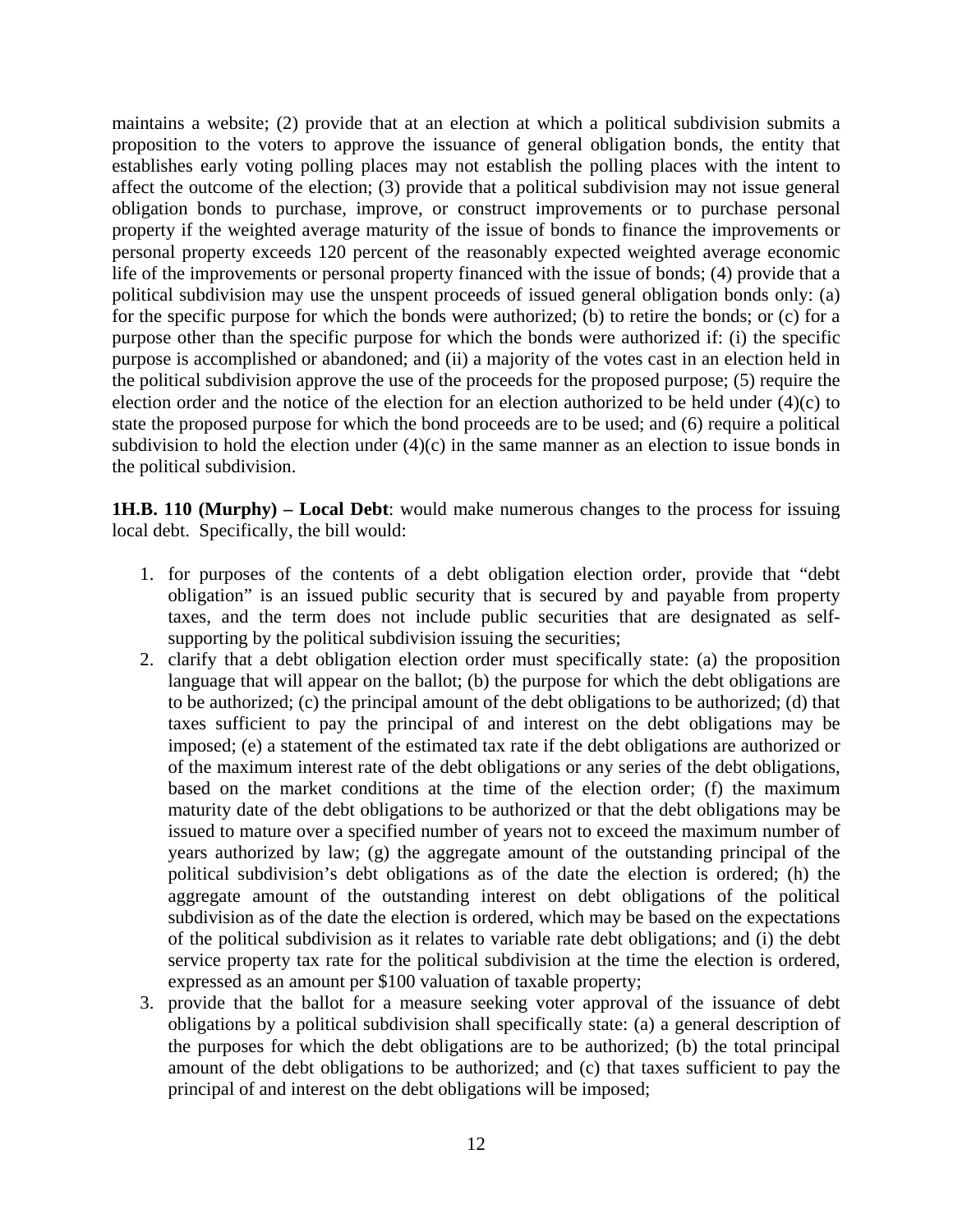- 4. provide that in addition to the requirements in (3), the ballot for a measure seeking voter approval of the issuance of debt obligations by a political subdivision with at least 250 registered voters on the date the governing body of the political subdivision adopts the debt obligation election order shall specifically state the estimated maximum annual increase in the amount of taxes that would be imposed on a residence homestead in the political subdivision with an appraised value of \$100,000 to repay the debt obligations to be authorized, if approved, based upon assumptions made by the governing body of the political subdivision;
- 5. require the governing body of the political subdivision to identify in the debt obligation election order the major assumptions made in connection with the statement required under (4), including: (a) the amortization of the political subdivision's debt obligations, including outstanding debt obligations and the proposed debt obligations; (b) changes in estimated future appraised values within the political subdivision; and (c) the assumed interest rate on the proposed debt obligations;
- 6. require a political subdivision with at least 250 registered voters on the date the governing body of the political subdivision adopts the debt obligation election order to prepare a voter information document for each proposition to be voted on at the election;
- 7. require the political subdivision to post the voter information document in the same manner as a debt obligation election order;
- 8. require the voter information document to distinctly state: (a) the language that will appear on the ballot; (b) the following information formatted as a table: (i) the principal of the debt obligations to be authorized; (ii) the estimated interest for the debt obligations to be authorized; (iii) the estimated combined principal and interest required to pay on time an din full the debt obligations to be authorized; and (iv) as of the date the political subdivision adopts the debt obligation election order: (A) the principal of all outstanding debt obligations of the political subdivision; (B) the estimated remaining interest on all outstanding debt obligations of the political subdivision, which may be based on the expectations of the political subdivision as it relates to the interest due on any variable rate debt obligations; (C) the estimated combined principal and interest required to pay on time and in full all outstanding debt obligations of the political subdivision, which may be based on the expectations of the political subdivision as it relates to the interest due on any variable rate debt obligations; and (D) any other information that the political subdivision considers relevant or necessary to explain the information required to be included on the ballot or in the voter information document;
- 9. require a political subdivision that maintains an Internet website to provide the voter information document on its website in an easily accessible manner beginning not later than the  $21<sup>st</sup>$  day before election day and ending on the day after the date of the debt obligation election;
- 10. extend the timeframe to publish newspaper notice of intention to issue a certificate of obligation (CO) from 30 to 45 days before the passage of the CO issuance ordinance;
- 11. require an issuer of COs that maintains a website to continuously post notice of intention to issue a CO on its website for at least 45 days before the passage of the CO issuance ordinance; and require that the notice of intention to issue a CO include the following information: (a) the then-current principal of all outstanding debt obligations of the issuer; (b) the then current combined principal and interest required to pay all outstanding debt obligations of the issuer on time and in full, which may be based on the expectations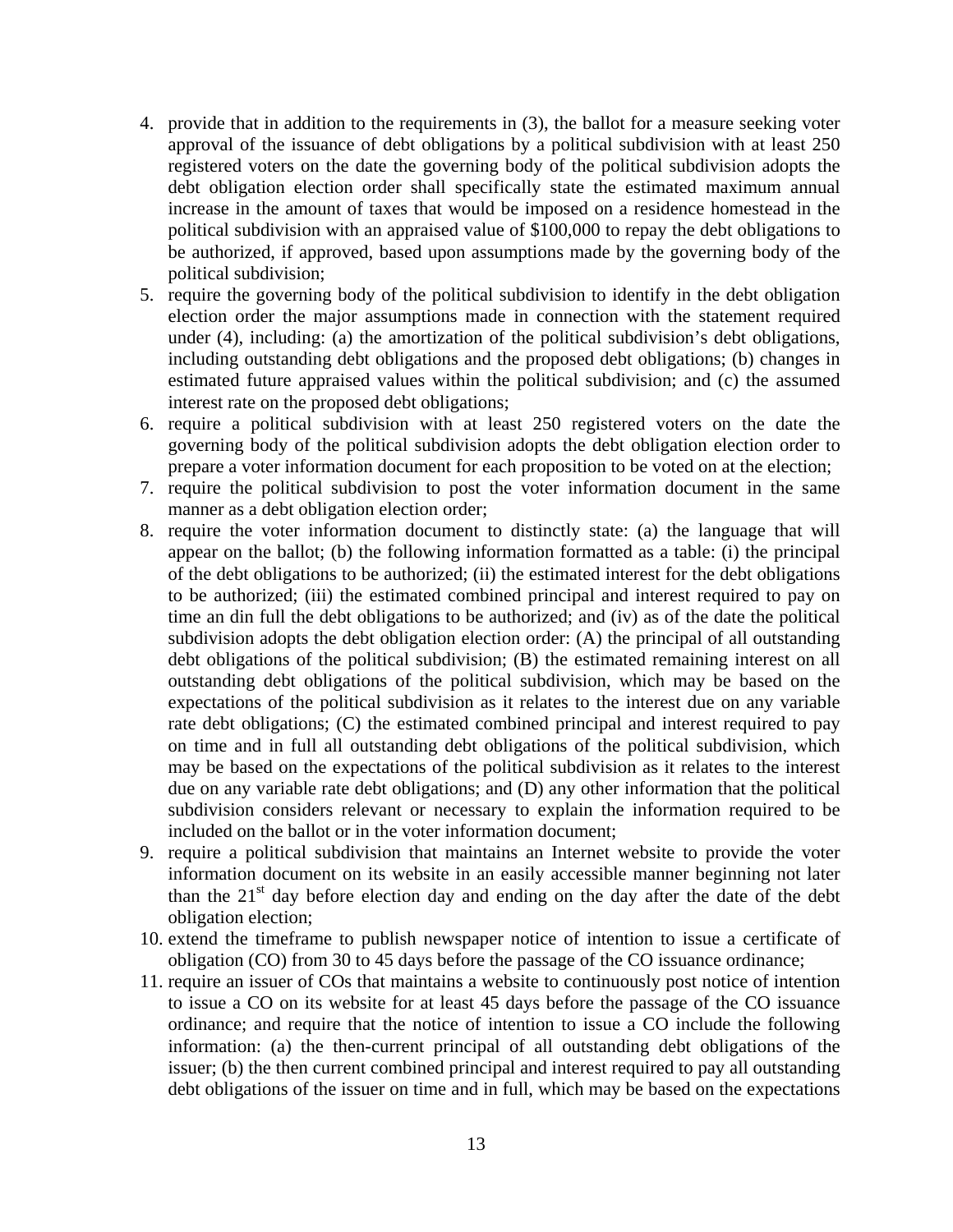of the issuer as it relates to the interest due on any variable rate debt obligations; (c) the maximum principal amount of the COs to be authorized; (d) the estimated combined principal and interest required to pay the COs to be authorized on time and in full; (e) the estimated interest rate for the certificates to be authorized or that the maximum interest rate for the certificates may not exceed the maximum legal interest rate; and (f) the maximum maturity date of the COs to be authorized.

**1S.B. 23 (Hall) – Local Nondiscrimination Laws**: would: (1) prohibit a county, city, or other political subdivision from adopting or enforcing a local law that creates a protected classification or prohibits discrimination on a basis not contained in the laws of this state; and (2) provide that any current local law that violates (1) is null and void.

**1S.B. 28 (V. Taylor) – State Agency Sunset**: would extend the existence of the Texas Historical Commission and the Texas State Board of Plumbing Examiners until September 1, 2021, and would extend the existence of the Texas Military Department, Texas State Library and Archives Commission, and Texas Department of Motor Vehicles until September 1, 2023.

#### **Community and Economic Development**

**1H.B. 70 (Workman) – Tree Preservation Preemption**: would provide that: (1) a city, county, or other political subdivision may not enact or enforce any ordinance, rule, or other regulation that restricts the ability of a property owner to remove a tree or vegetation on the owner's property, including a regulation that requires the owner to file an affidavit or notice before removing the tree or vegetation; and (2) the bill does not prevent the enforcement of an ordinance, rule, or other regulation designed to mitigate tree-borne diseases as recommended by the Texas A&M Forest Service. (Companion bill is **1S.B. 14** by **Hall**.)

**1H.B. 77 (Darby) – Parkland Dedication**: would provide that a city that requires a dedication of parkland as a condition of approving an application for the development of or the use of real property must allow the applicant to pay an optional fee in lieu of the dedication.

**1H.B. 94 (E. Rodriguez) – Zoning and Building Permits**: would: (1) exempt all political subdivisions from city zoning regulations, except when the building, structure, or land are privately owned and leased to the political subdivision; and (2) require a city to adopt procedures to expedite the processing of an application submitted by an independent school district for a permit to erect or improve a building or other structure.

**1H.B. 107 (Cyrier) – Contractor Licensing**: would provide that a political subdivision may not adopt or enforce an ordinance, order, or other measure that requires a builder or contractor to obtain an occupational license or other form of certification from the political subdivision as a condition of obtaining a building permit or other authorization to construct or remodel a commercial structure.

#### **Personnel**